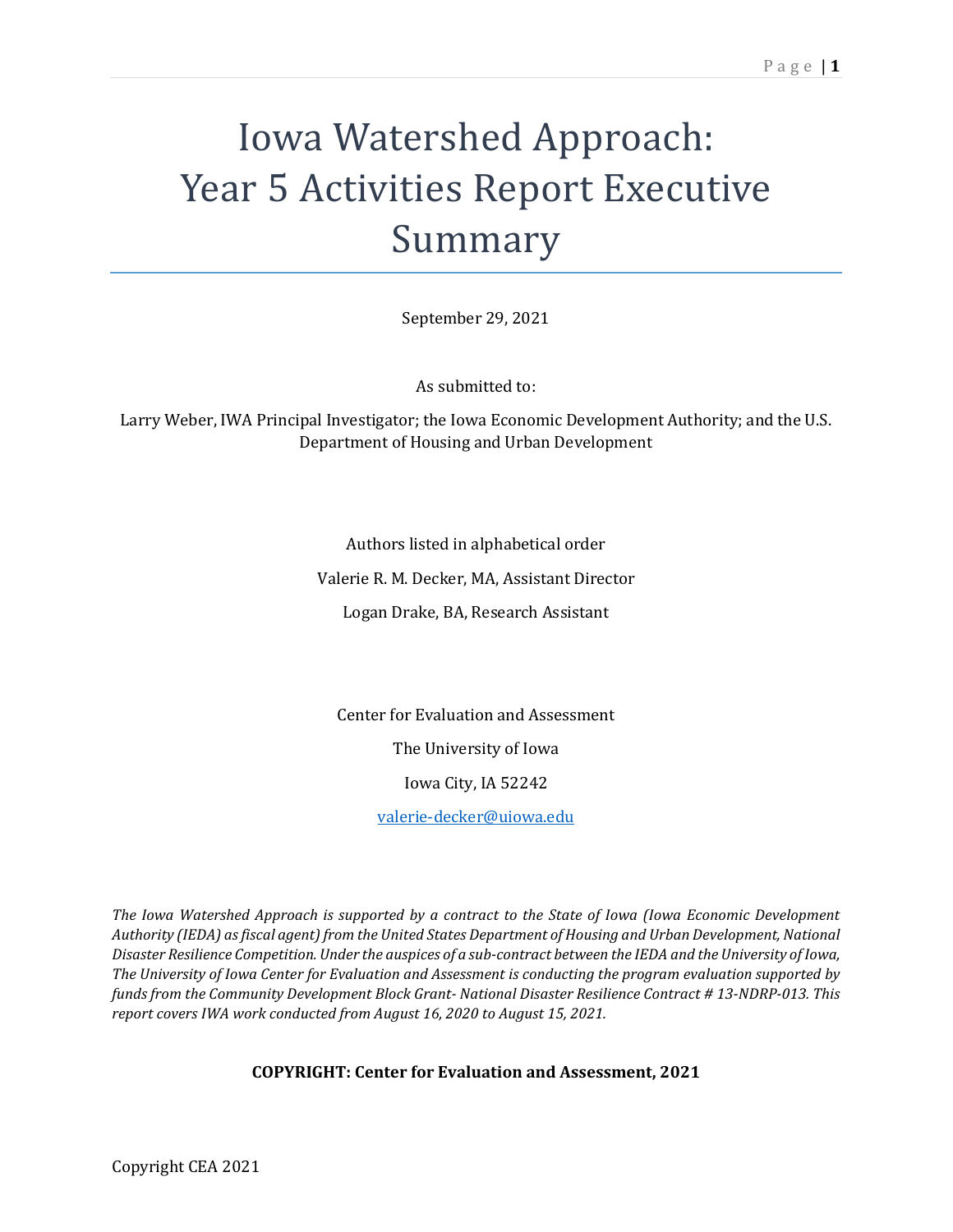## Executive Summary

The Iowa Watershed Approach (IWA) is "a collaborative project that brings together local, state, federal, and private organizations to work together to address factors that contribute to floods and nutrient flows.["1](#page-1-0) With funding from the United States Department of Housing and Urban Development (HUD) through the National Disaster Resilience (NDR) program, IWA works in rural and urban communities to reduce flood risk; improve water quality; increase resilience and quality of life, especially for vulnerable populations; and build local and state-wide collaboration and outreach in order to create a replicable program for the Midwest and the United States.

IWA was originally contracted to end in September 2021, but in March 2021, The Iowa Economic Development Authority announced that Congress passed legislation which allowed for a 1-year extension of the NDR program. This time-only extension allowed watersheds to continue to utilize IWA funds through June 30, 2022, and for partners through September 2022.

Year 5 brought a combination of ongoing and novel events that have affected IWA directly and indirectly. Directly related to the work of IWA, water quality has continued to be a contentious subject of discussion in Iowa politics, and the state of Iowa maintained their decision not to fund Iowa's Water and Land Legacy which could fund watershed work at the state level. Year 5 also included local and national disruptions that indirectly impacted work on IWA: the ongoing global pandemic, continued recovery efforts from a derecho storm which devastated urban and rural communities in Iowa in August 2020, and a contentious political environment at the state and federal level.

In addition to these challenges, IWA stakeholders navigated challenges related to:

- Coordinating among consultants, contractors, and landowners while sometimes working through staff turnover
- Time-intensive compensatory mitigation processes required by the US Army Corps of Engineers and federal environmental and archaeological review procedures for rural practices required by HUD
- Securing sustainable funding through member contributions, grants, or both and securing reimbursements

In addition, each watershed community is situated within various geographic, social, and economic contexts and corresponding land topography and social systems have varying impacts on potential practices. Watersheds have had varied success in building landowner interest in practices and board member participation in the work of the WMA. Additionally, some watersheds have struggled to attract sufficient attention from construction contractors to bid on the available work.

### *Rural Collaboration and Practices*

The eight IWA Watershed Management Authorities (WMAs) serve as the focal points for the rural aspects of IWA and are each unique in terms of the local terrain, culture, priorities, strengths, and challenges. Throughout Year 5 of IWA, the WMAs continued to meet, and the following progress was made:

All eight were actively engaged in the construction of practices

<span id="page-1-0"></span><sup>1</sup> [http://iowawatershedapproach.iowa.gov/#](http://iowawatershedapproach.iowa.gov/)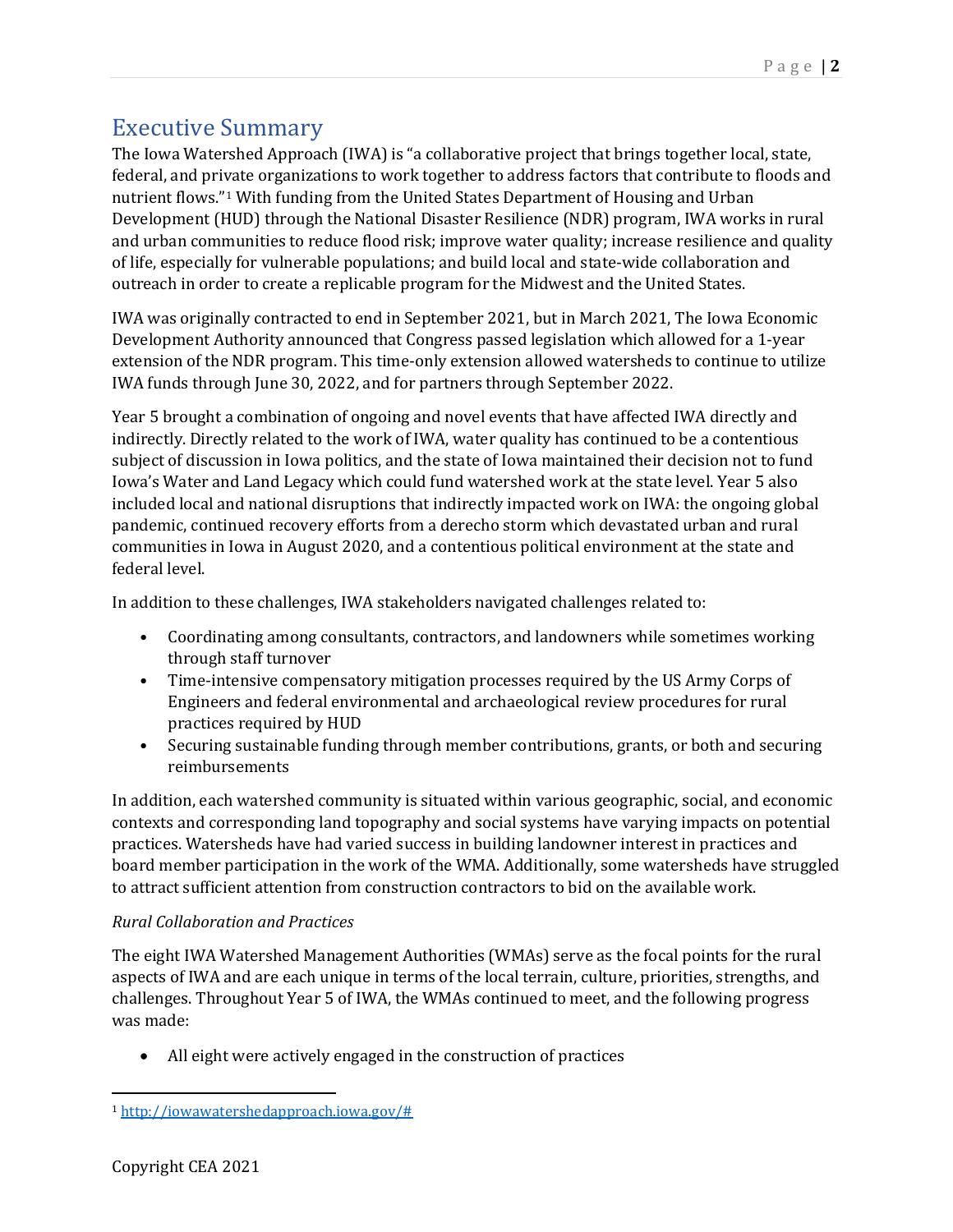- All eight WMAs reported that they had formally allocated the remainder of their IWA funds or had sufficient landowner interest to expend funds by the June 30, 2022 deadline
- All WMAs began or continued critical discussions about the long-term sustainability and financial viability of their organizations, and several undertook grant application efforts as means of providing the needed funding
- The remaining watershed plans were finalized, and WMAs made progress on Flood Resilience Action Plans

#### *Urban Practices and Community Support*

Three cities—Coralville, Storm Lake, and Dubuque—were identified as the focal points for IWA's urban projects. The projects included infrastructure development in each urban area, as well as the Bee Branch Healthy Homes (BBHH) program in Dubuque.

Each urban infrastructure project was selected for its potential to reduce flooding impacts in lowto-moderate income (LMI) communities in Iowa. In Coralville, stormwater pump stations were constructed as part of an effort to protect the community from flooding, with construction completed in February 2018. In Storm Lake, the infrastructure projects sought to improve resilience through water quality and flood mitigation practices, and nearly all projects were completed by the end of Year 5. In Dubuque, progress was made on outstanding infrastructure projects to improve sewer capacity and complete the restoration of Bee Branch Creek. Based on updates from each city, all urban infrastructure projects should be completed by fall 2021.

The BBHH in Dubuque helps LMI home and property owners and renters increase their flood resilience and the safety of their homes through structural improvements and community resource consultations for families. Structural improvements were made to participants' homes to mitigate or prevent the damaging effects of water infiltration. Alongside these home improvements, social workers from the Visiting Nurses Association served as home advocates, providing support to program participants and matching them with other community resources based on their needs. At the end of Year 5, work had been completed on 263 units, and the city anticipates that all projects will be out for bid by the end of 2021 with construction work done by May 2022.

#### *Flood Resilience Team Efforts*

As part of the IWA, the Flood Resilience Team (FRT) worked to build flood resilience in Iowa through the development of flood resilience planning documents, a process for applying for funding from federal agencies for watershed-scale projects, and enhancing a digital platform for coordinating the care of those affected by flooding in Iowa.

The Flood Resilience Team continued to support local consultants in the development of Flood Resilience Action Plans (FRAPs) for seven Iowa communities, with the aim to increase understanding of flooding and resilience. FRAPs fell into two general categories: social and technical. Social FRAPs focused on narratives from community members and leaders about their physical and social resilience, and technical FRAPs focused on producing technical documentation for use in applications for implementation funding. By the end of Year 5, five FRAPs had been completed and two were in progress.

In addition to the community focused FRAPs, Astig Planning LLC worked with the FRT to develop a Social Resilience How-to Guide, "The Flood Resilience Action Plan: Guidebook for Planners," which